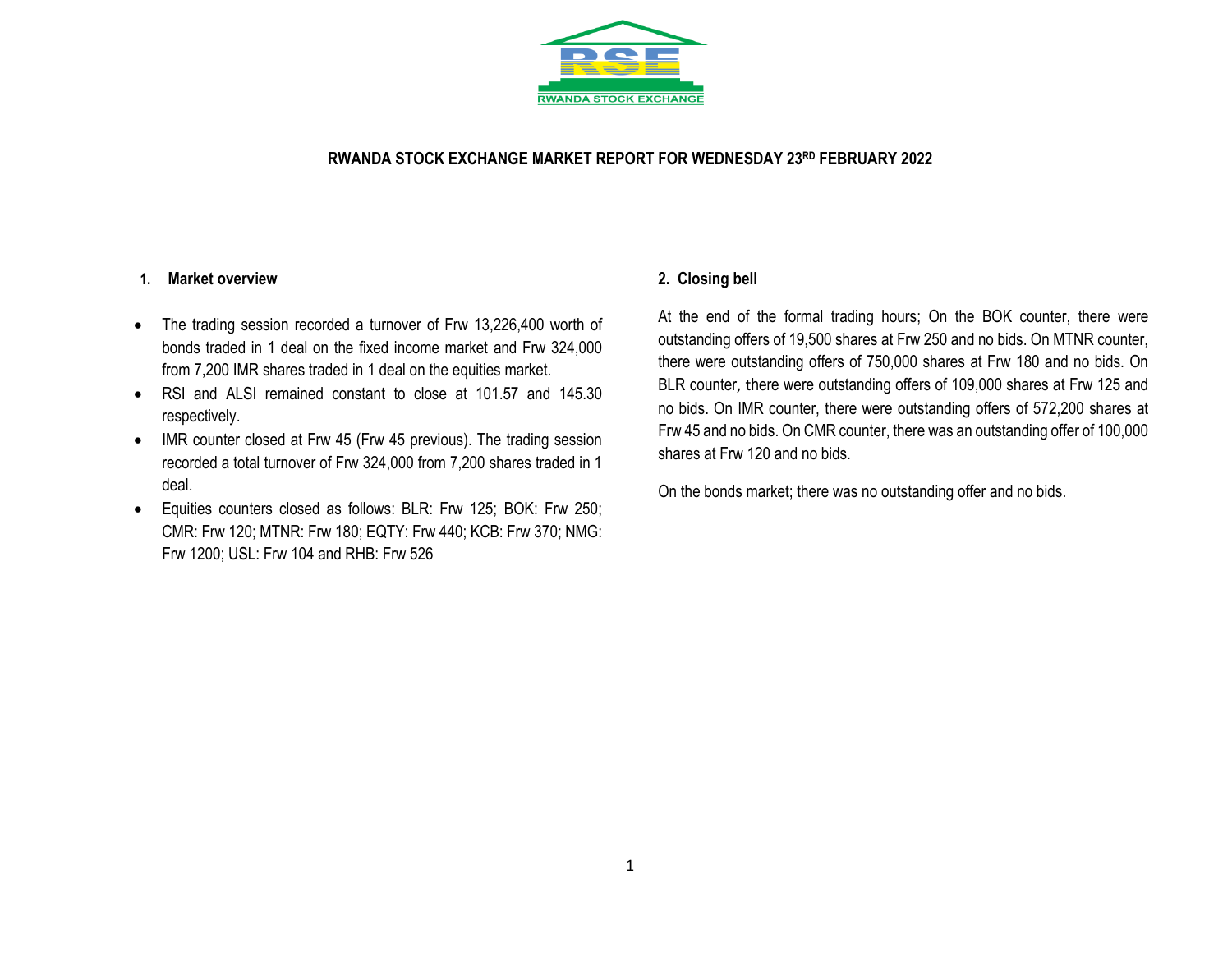# **3. Equities Market on 23/02/2022**

| <b>ISIN-CODE</b>    | <b>Stock</b> |       | Past 12<br>months |             | Today's<br>session | <b>Closing</b> | Prev. | Change  | <b>Volume</b> | <b>Value</b> |
|---------------------|--------------|-------|-------------------|-------------|--------------------|----------------|-------|---------|---------------|--------------|
|                     |              |       | <b>High - Low</b> | <b>High</b> | Low                |                |       |         |               |              |
| RW000A1JCYA5        | <b>BOK</b>   | 250   | 221               | 0.00        | 0.00               | 250            | 250   | 0.00    | 0.00          | 0.00         |
| RW000A1H63N6        | <b>BLR</b>   | 126   | 100               | 0.00        | 0.00               | 125            | 125   | 0.00    | 0.00          | 0.00         |
| KE0000000380        | <b>NMG</b>   | 1,200 | 1,200             | 0.00        | 0.00               | 1,200          | 1,200 | 0.00    | 0.00          | 0.00         |
| KE0000000315        | <b>KCB</b>   | 370   | 370               | 0.00        | 0.00               | 370            | 370   | 0.00    | 0.00          | 0.00         |
| KE0000000489        | <b>USL</b>   | 104   | 104               | 0.00        | 0.00               | 104            | 104   | 0.00    | 0.00          | 0.00         |
| KE0000000554        | <b>EQTY</b>  | 440   | 440               | 0.00        | 0.00               | 440            | 440   | 0.00    | 0.00          | 0.00         |
| <b>RW000A2DN989</b> | <b>IMR</b>   | 46    | 43                | 45          | 45                 | 45             | 45    | $+0.00$ | 7,200         | 324,000      |
| ZAE000244737        | <b>RHB</b>   | 526   | 526               | 0.00        | 0.00               | 526            | 526   | 0.00    | 0.00          | 0.00         |
| RW000A2QAPH5        | <b>CMR</b>   | 120   | 120               | 0.00        | 0.00               | 120            | 120   | 0.00    | 0.00          | 0.00         |
| RW000A3CNNB4        | <b>MTNR</b>  | 269   | 175               | 0.00        | 0.00               | 180            | 180   | 0.00    | 0.00          | 0.00         |

| <b>Market Status</b> |          |  |  |  |  |  |  |  |  |  |
|----------------------|----------|--|--|--|--|--|--|--|--|--|
| 08h50-08h59          | Pre-Open |  |  |  |  |  |  |  |  |  |
| 09h00-12h00          | Open     |  |  |  |  |  |  |  |  |  |
| 12h00-08h50          | Close    |  |  |  |  |  |  |  |  |  |

| <b>INDICES</b>                      | <b>Previous</b> | <b>Today</b> | <b>Points</b> | Change % | Exchange rate against Frw as at 23/02/2022 |                  |                  |                  |  |
|-------------------------------------|-----------------|--------------|---------------|----------|--------------------------------------------|------------------|------------------|------------------|--|
| <b>RSI</b>                          | 101.57          | 101.57       | $+0.00$       | $+0.00$  | Currency                                   | Sell             | <b>Buy</b>       | Average          |  |
| <b>ALSI</b>                         | 145.30          | 145.30       | $+0.00$       | $+0.00$  | <b>USD</b><br><b>KES</b>                   | 1,025.04<br>8.91 | 1,004.95<br>8.83 | 1,015.00<br>8.92 |  |
| <b>OTHER TRADING</b><br><b>STAT</b> |                 |              |               |          | UGS<br><b>BIF</b>                          | 0.29<br>0.51     | 0.28<br>0.50     | 0.28<br>0.50     |  |
| <b>Shares traded</b>                | 800             | 7,200        | 6,400         | 800.00   | <b>TZS</b><br><b>ZAR</b>                   | 0.44<br>68.15    | 0.43<br>66.82    | 0.43<br>67.48    |  |
| <b>Equity Turnover</b>              | 165,000         | 324,000      | 159,000       | 96.36    | <b>Market Capitalization (Frw)</b>         |                  |                  |                  |  |
| <b>Number of deals</b>              | 2.00            | 1.00         | (1.00)        | (50.00)  | 3,704,635,118,616                          |                  |                  |                  |  |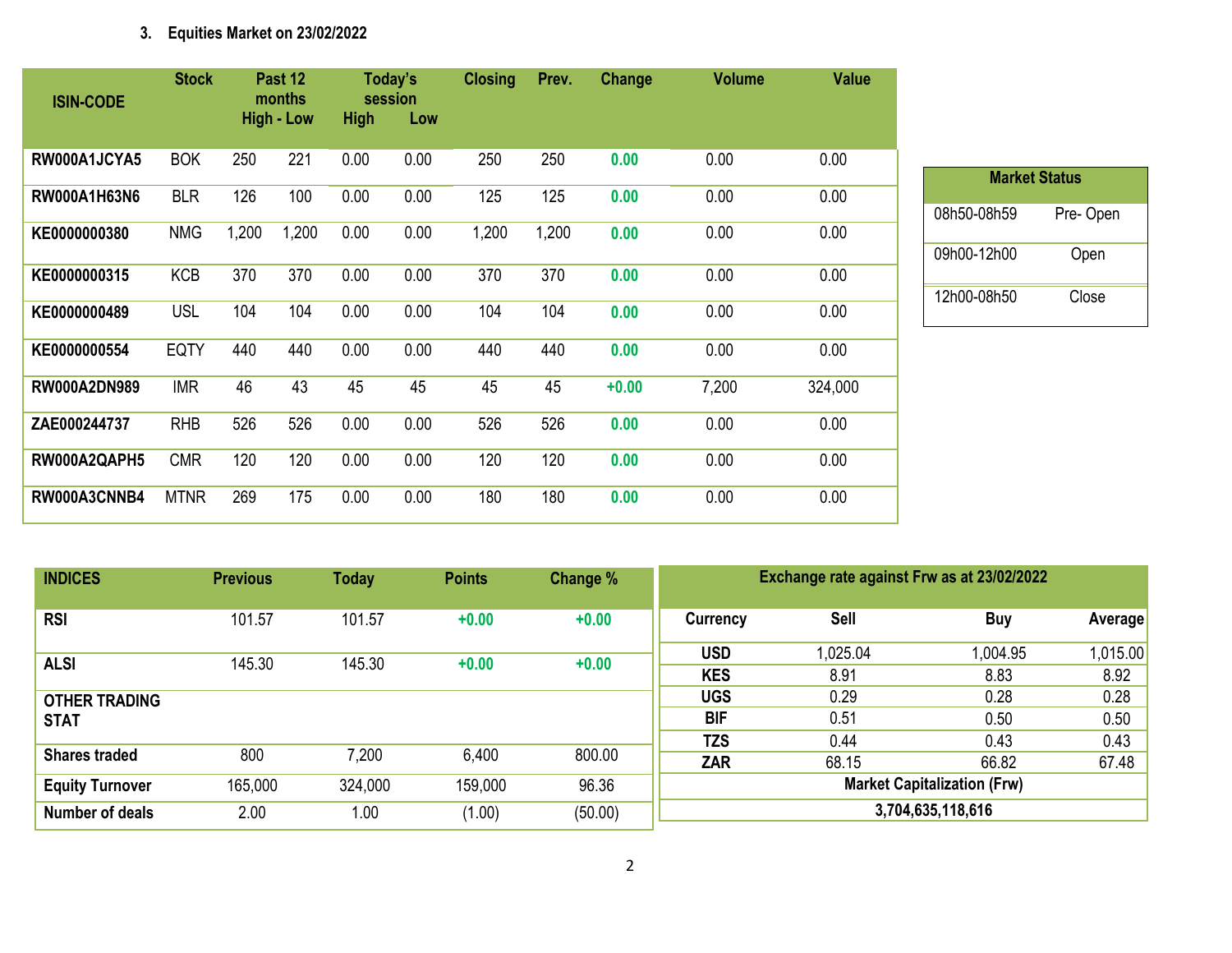**4. INDICES**



### **5. Bond market on 23/02/2022**

### **A. Government bonds**

| <b>ISIN-CODE</b>    | <b>Status</b> | <b>Security</b> | <b>Maturity</b> | <b>Coupon rate</b> | Close.       | Prev.        | <b>Bids</b> | <b>Offers</b> | <b>Bond traded</b> |
|---------------------|---------------|-----------------|-----------------|--------------------|--------------|--------------|-------------|---------------|--------------------|
|                     |               |                 |                 |                    | <b>Price</b> | <b>Price</b> |             |               |                    |
| <b>RW000A1Z2RJ7</b> |               | FXD2/2015/10yrs | 25/05/2025      | 12.925%            | 105          | 105          | 0.00        | 0.00          | 0.00               |
| RW000A182K48        |               | FXD2/2016/15Yrs | 09/05/2031      | 13.5%              | 103.5        | 103.5        | 0.00        | 0.00          | 0.00               |
| <b>RW000A19JG53</b> |               | FXD2/2017/7Yrs  | 17/05/2024      | 12.675%            | 103          | 103          | 0.00        | 0.00          | 0.00               |
| <b>RW000A19NL84</b> |               | FXD3/2017/5Yrs  | 19/08/2022      | 12.200%            | 106          | 106          | 0.00        | 0.00          | 0.00               |
| RW000A19S1Q4        | Re-opened     | FXD4/2017/7Yrs  | 15/11/2024      | 12.40%             | 102.5        | 102.5        | 0.00        | 0.00          | 0.00               |
| <b>RW000A19W8Z4</b> |               | FXD1/2018/5Yrs  | 17/02/2023      | 11.80%             | 109.2        | 109.2        | 0.00        | 0.00          | 0.00               |
| <b>RW000A19HS6</b>  | Re-opened     | FXD2/2018/10Yrs | 12/05/2028      | 12.50%             | 102.7        | 102.7        | 0.00        | 0.00          | 0.00               |
| RW000A194997        | Re-opened     | FXD3/2018/15Yrs | 05/08/2033      | 12.9%              | 106.21       | 106.21       | 0.00        | 0.00          | 0.00               |
| RW000A2RYEG9        | Re-opened     | FXD1/2019/7Yrs  | 13/02/2026      | 11.850%            | 104          | 104          | 0.00        | 0.00          | 0.00               |
| <b>RW000A2R26W1</b> | Re-opened     | FXD2/2019/5Yrs  | 17/05/2024      | 11.300%            | 104          | 104          | 0.00        | 0.00          | 0.00               |
| <b>RW000A2R64M3</b> | Re-opened     | FXD3/2019/20Yrs | 29/07/2039      | 13.250%            | 106          | 106          | 0.00        | 0.00          | 0.00               |
| <b>RW000A2SA2Y9</b> | Re-opened     | FXD4/2019/3Yrs  | 18/11/2022      | 10.950%            | 102          | 102          | 0.00        | 0.00          | 0.00               |
| <b>RW000A2SA2Z6</b> | Re-opened     | FXD5/2019/7Yrs  | 13/11/2026      | 11.550%            | 103.9        | 103.9        | 0.00        | 0.00          | 0.00               |